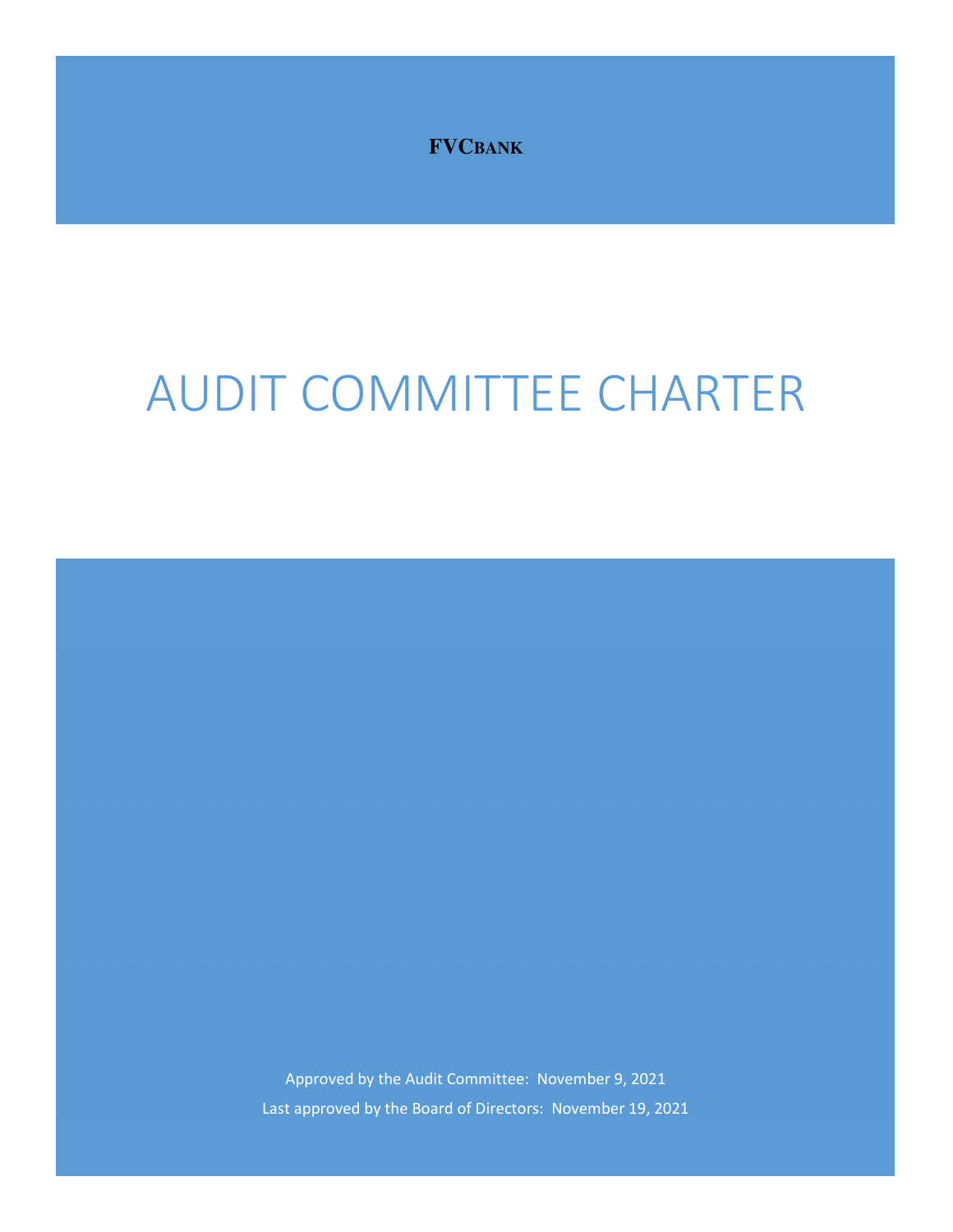# **FVCBANKCORP, INC. Audit Committee of the Board of Directors Audit Committee Charter**

# **I. PURPOSE**

The primary function of the Audit Committee (the "Committee") of the Board of Directors of FVCBankcorp, Inc. (together with its consolidated subsidiaries from time to time, but excluding each subsidiary whose board of directors or similar governing body has established its own audit committee, the "Company") is to provide assistance to the Board of Directors in fulfilling its fiduciary responsibilities in overseeing the Company's accounting and financial reporting processes, public disclosure activities and the audits of the financial statements of the Company, and monitoring the internal controls over financial reporting. The Committee shall assist the Board oversight and monitoring of (i) the quality and integrity of the financial statements, (ii) the performance of the independent auditors and the Company's internal audit function, (iii) the independent auditors' qualifications and independence, and (iv) the Company's compliance with legal and regulatory requirements.

# **II. ORGANIZATION**

## **(a) Members**

The Committee shall be composed of at least three (3) directors (members). The members shall be appointed at least annually by the Board of Directors and shall serve for a term of one year or until their successors have been appointed. The Committee Chairman shall be a member designated by the Board of Directors. The Board of Directors, in appointing members, shall determine that all members are independent for purposes of audit committee service as determined in accordance with applicable law, regulations of the Securities and Exchange Commission (the "Commission") (See Appendix A), the Rules of The Nasdaq Stock Market (See Appendix B) and the applicable provisions of Part 363 (Annual Independent Audits and Reporting Requirements) of the Federal Deposit Insurance Corporation Rules and Regulations ("FDICIA Rules") (see Appendix C). Among other matters affecting independence, no employee of the Company, the Chairman or Vice Chairman of the Board, nor any party receiving compensation or other fees, other than Board of Director fees (including fees as a committee member of the Board of Directors), from the Company or its affiliates shall be a member of the Committee. At a minimum, all Committee members shall have, as determined by the Board of Directors (a) the ability to read and understand fundamental financial statements, including the Company's balance sheet, income statement, cash flow statement, and key performance indicators; and (b) the ability to understand key business and financial risks, related controls and control processes. As determined by the Board of Directors, at least one member of the Committee shall be an "audit committee financial expert" as defined by the Securities and Exchange Commission (See Appendix D) and contemplated by the Rules of the Nasdaq Stock Market (See Appendix B).

Committee membership standards will be maintained in accordance with applicable federal and state banking laws and regulations, including Part 363 of the FDICIA Rules.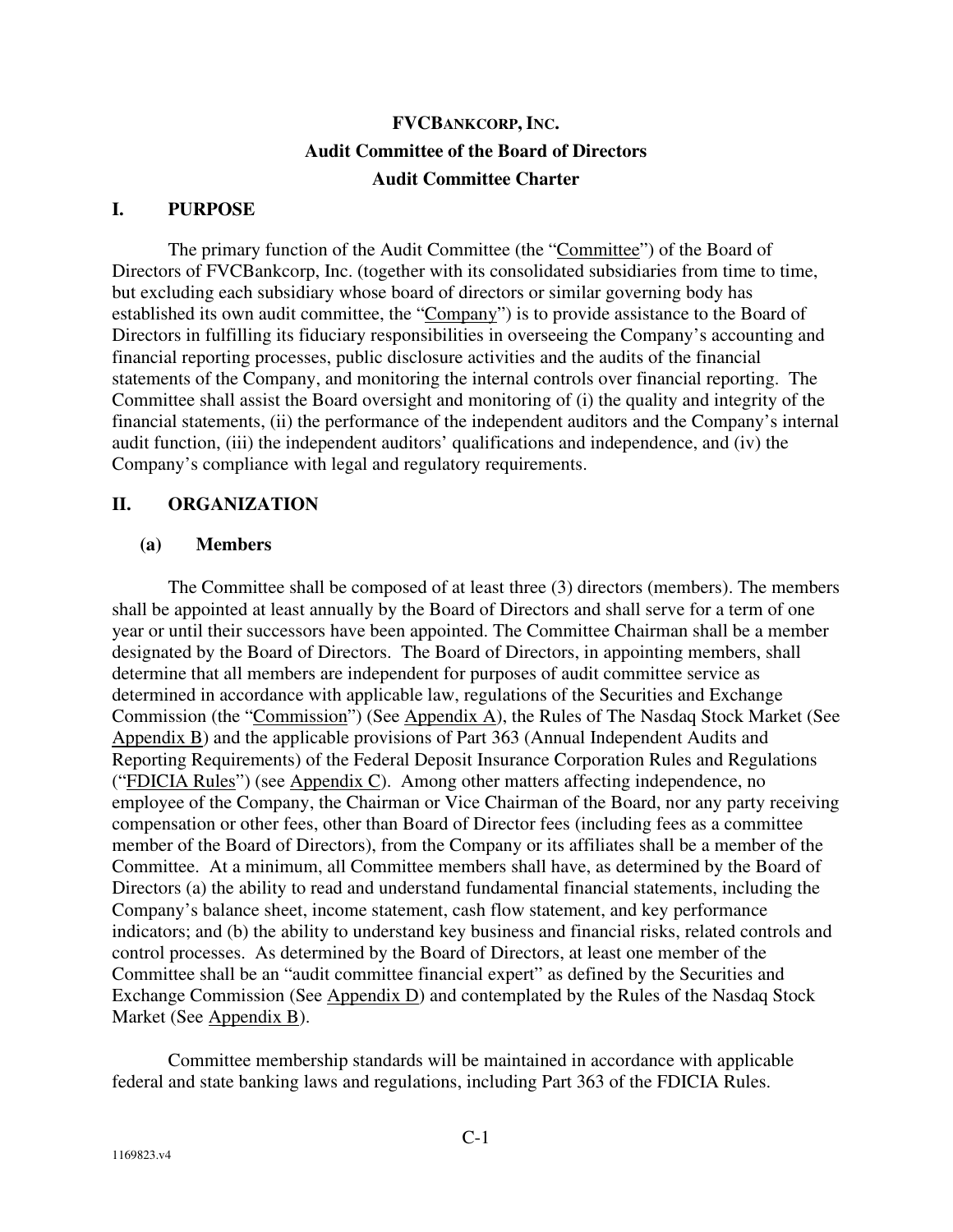## **(b) Meetings**

The Committee will meet at least four (4) times a year and more frequently if necessary in order to carry out the responsibilities of the Committee. The Committee reserves the right to meet at other times as required and/or to meet with or without members of management, internal audit or the independent auditors. Meetings may be conducted in whole or in part by means of teleconference, it being understood that members are encouraged to attend meetings in person whenever reasonably possible. In addition to the minimum required meetings or other special meetings, the Committee may approve matters by unanimous written consent, including by electronic transmission. For the transaction of business at any meeting of the Committee, a majority of the members shall constitute a quorum. The act of a majority of the Committee members participating at any meeting of the Committee at which a quorum is present shall be the act of the Committee.

At the Committee's discretion, other directors and management of the Company may attend meetings of the Committee, but this attendance shall be in a non-voting capacity. It is anticipated that the President and Chief Executive Officer (CEO) and the Chief Financial Officer (CFO) of the Company will attend all meetings of the Committee unless specifically requested otherwise.

The Committee shall endeavor to provide an open avenue of communication between the internal auditor and independent auditor, management and the Committee. On a regular basis (at least annually), however, the Committee shall meet separately in executive session without representatives of management to discuss matters the Committee in its sole discretion believes should be discussed privately. At least annually, the Committee (or the Committee Chairman or other designated Committee member) shall also meet separately in executive session with the CEO, the CFO, the controller (or other chief accounting officer), the independent auditors and the chief internal auditor (or outside firm providing the internal audit function) to discuss matters the Committee in its sole discretion believes should be discussed privately. The Committee shall report on its activities to the Board of Directors on a regular basis.

## **(c) Minutes**

Minutes and other relevant records of meetings and decisions shall be prepared for all meetings of the Committee to document the Committee's discharge of its responsibilities and other matters coming before the meeting. The minutes shall provide an accurate record of the proceedings and shall be approved by the Committee and then presented to the Board of Directors at its next regularly scheduled meeting. Such minutes shall be made available to the independent auditors, regulators and, as determined by the Committee, other parties as designated by the Committee.

# **III. AUTHORITIES AND DUTIES**

The Committee shall be directly responsible, in its capacity as a committee of the Board of Directors, for the appointment, compensation, retention and oversight of the work of the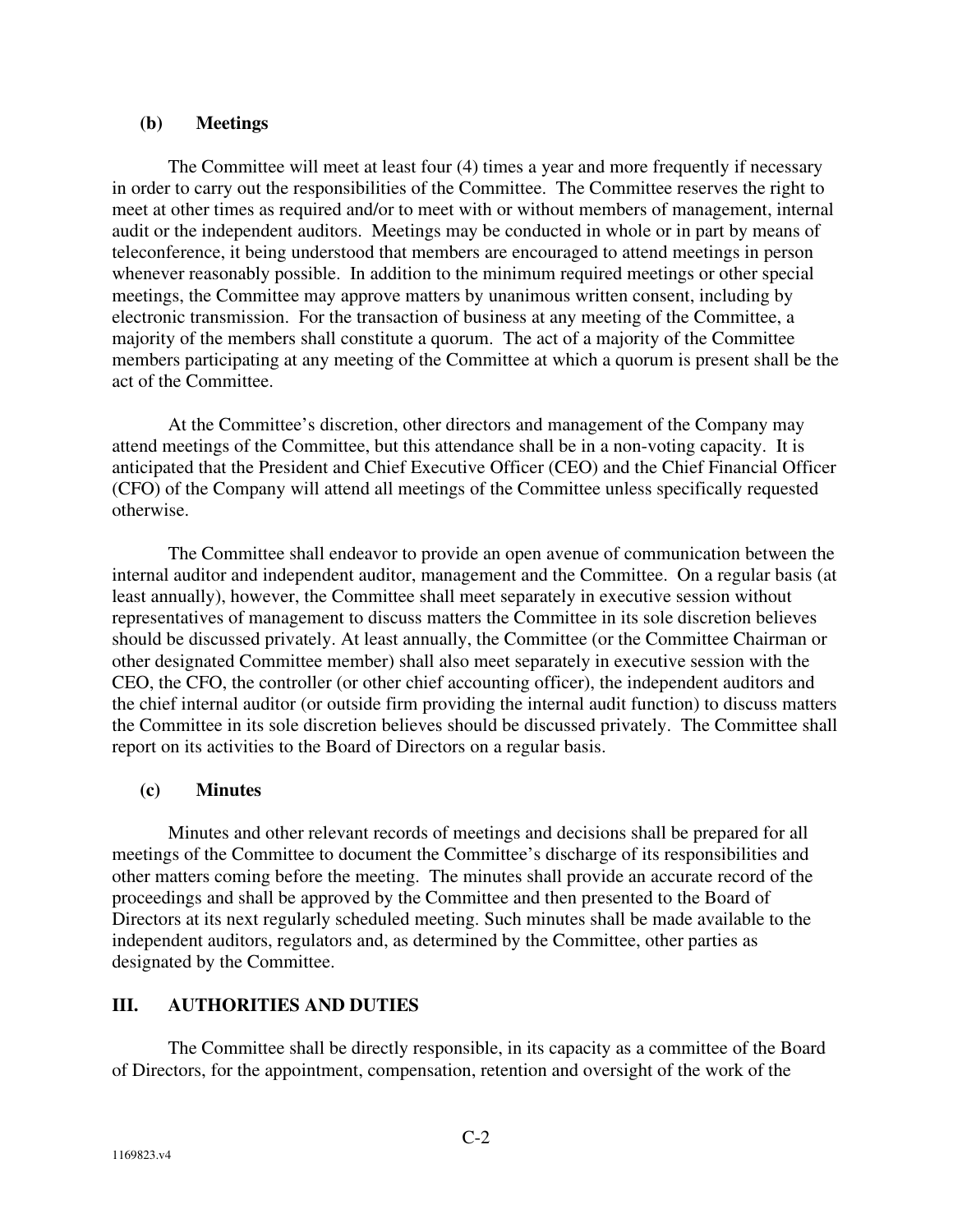independent auditor (including resolution of disagreements between management and the independent auditor regarding financial reporting) for the purpose of preparing or issuing an audit report or related work, and each such independent auditor shall report directly to the Committee. In this regard, the Committee shall exercise sole authority to appoint, evaluate, and, as necessary, replace the independent auditor (subject, if applicable, to shareholder ratification).

All audit and permitted non-audit services, and the compensation, fees and terms for such services provided by the independent auditor shall be subject to pre-approval by the Committee, subject to the *de minimis* exception for permitted non-audit services described in Section 10A(i)(1)(B) of the Securities Exchange Act of 1934, as amended (See Appendix A) which are approved by the Committee prior to the completion of the audit. (By approving the audit engagement, an audit service within the scope of the engagement shall be deemed to have been preapproved.) The Committee may form and delegate authority to subcommittees consisting of one or more members when appropriate, including the authority to grant pre-approvals of audits and permitted non-audit services, provided that decisions of such subcommittee to grant preapprovals shall be presented to the full Committee at its next scheduled meeting.

The Committee shall be provided with appropriate funding, as determined by the Committee, in its capacity as a committee of the Board of Directors, for payment of (i) compensation to the independent auditors employed by the Company for purposes of rendering or issuing an audit report or performing other audit, review or attest services, (ii) compensation to any advisers employed by the Committee and (iii) ordinary administrative expenses of the Committee that are necessary or appropriate in carrying out its duties. The Committee shall have the authority to retain its own legal, accounting, financial and other advisers, as it determines necessary to carry out its duties. The Committee shall have full access to all books, records, facilities and personnel of the Company.

The Committee shall confirm annually to the Board of Directors that all responsibilities outlined in this Charter have been carried out in all material respects. The Committee shall review and reassess the adequacy of this Charter annually and recommend any proposed changes to the Board of Directors for approval. The Committee shall evaluate the Committee's own performance from time to time as it deems necessary, or as requested by the Board of Directors.

## **(a) Oversight of the Relationship with the Independent Auditors**

The Committee shall:

1. At least annually, obtain and review a report by the independent auditors describing the firm's internal quality-control procedures, and any material issues raised by the most recent internal quality-control review, or peer review, of the firm, or by any inquiry or investigation by governmental or professional authorities, within the preceding five years, respecting one or more independent audits carried out by the firm, and any steps taken to deal with any such issues. This report shall include a copy of the independent auditor's most recent peer review report.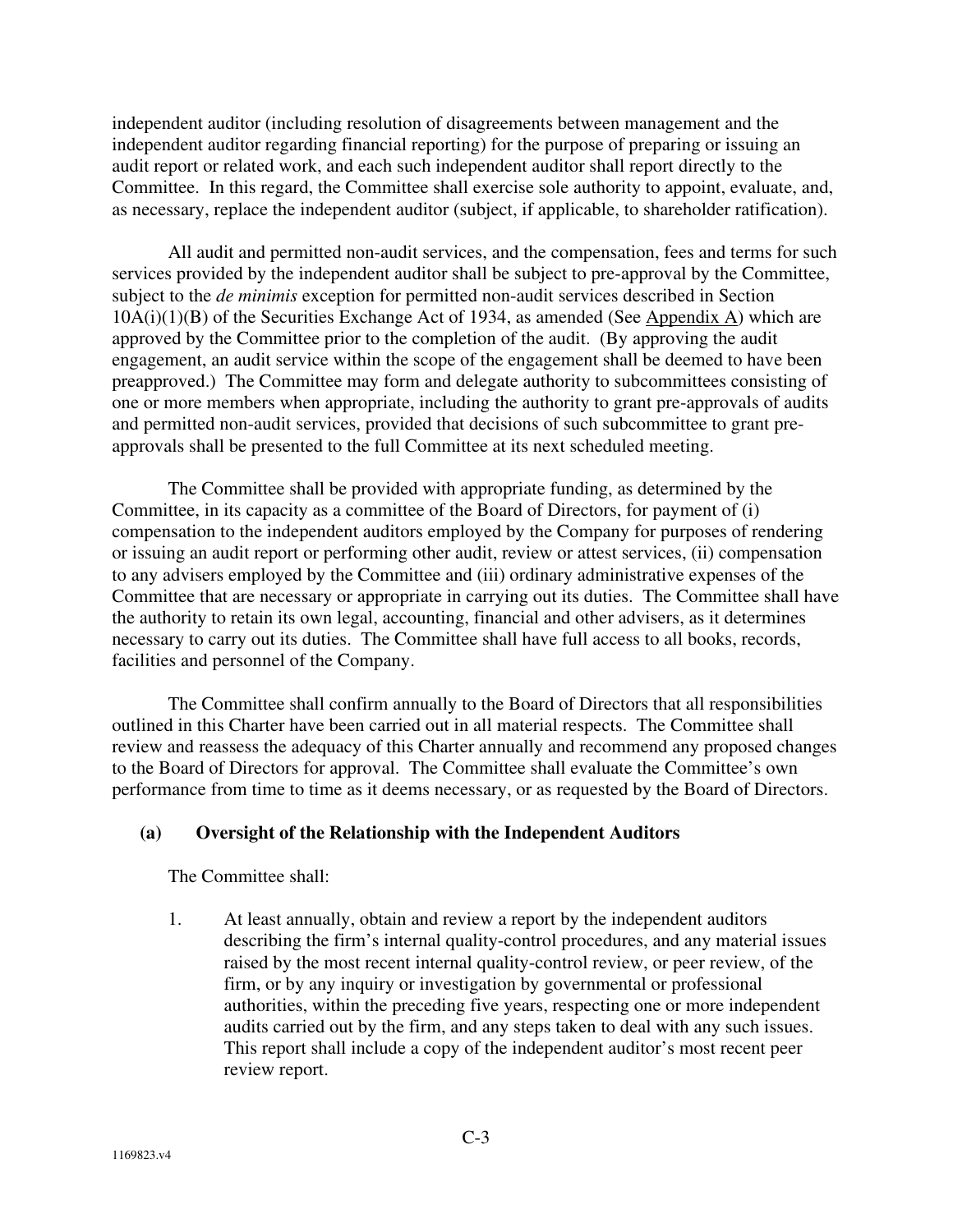- 2. At least annually, review and evaluate the lead partner of the independent auditors, and review the audit firm for reasonable determination of fees and capabilities.
- 3. Monitor the rotation of audit partners as required by law.
- 4. Set clear hiring policies for employees and former employees of the independent auditors.
- 5. At least annually, obtain and review a report by the independent auditors delineating all relationships between the independent auditors and the Company, and engage in a dialogue with the independent auditors with respect to any disclosed relationships or services that may impact the objectivity and independence of the independent auditors. Evaluate the qualifications, performance and independence of the independent auditors, taking into account the opinions of management and internal auditors. The Committee shall present its conclusions with respect to the independent auditors to the Board of Directors.
- 6. Discuss with the independent auditors all matters required to be communicated to audit committees in accordance with Statement of Auditing Standards No. 114.
- 7. Receive and review reports of the independent auditors of (i) all critical accounting policies and practices to be used, (ii) all alternative treatments within GAAP for policies and practices related to material items that have been discussed with management, including ramifications of the use of such alternative disclosures and treatments, and the treatment preferred by the independent auditors, and (iii) other material written communications between the independent auditors and management, such as any management letter or schedule of unadjusted differences.
- 8. Ensure that audit engagement letters comply with the provisions of Part 363 of the FDICIA Rules before engaging an independent public accountant. Be familiar with the notice requirements in § 363.4(d) and guideline 20 under Part 363 of the FDICIA Rules regarding the selection, change, or termination of an independent public accountant. Ensure that management sends a copy of any notice required under § 363.4(d) under Part 363 of the FDICIA Rules to the independent public accountant when it is filed with the FDIC. (See Appendix  $C$ .)

# **(b) Oversight of Financial Reporting and Disclosure Matters**

The Committee shall:

1. Review with management and the independent auditors the annual audited financial statements. Review with management and the independent auditors: (i) issues regarding accounting principles and financial statement presentation, including any significant changes in the Company's selection or application of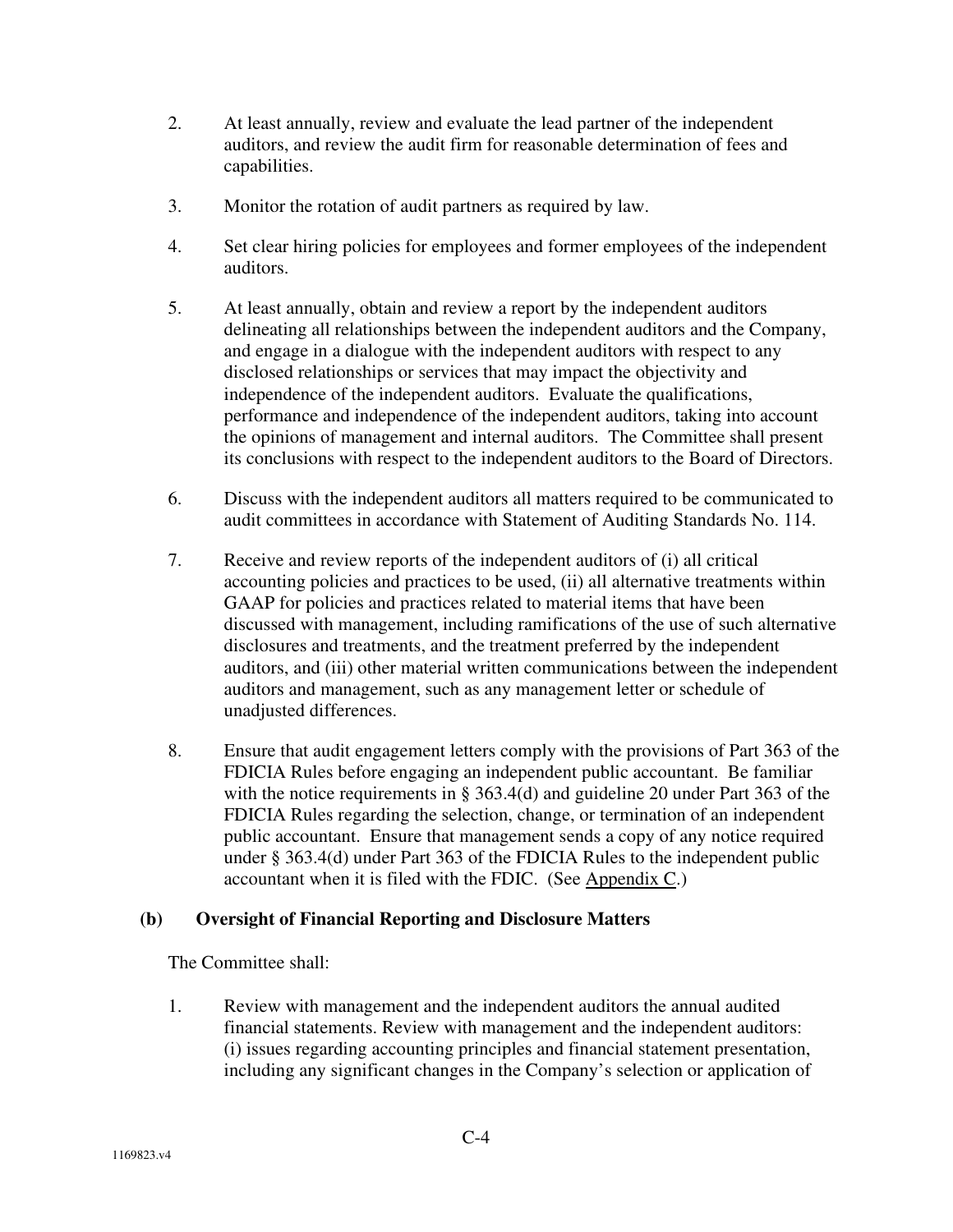accounting principles; (ii) major issues as to the adequacy of the internal controls and any special audit steps adopted in light of material control deficiencies and the adequacy of disclosures about changes in internal control over financial reporting; (iii) the effect of regulatory and accounting initiatives, as well as offbalance sheet structures, on the financial statements of the Company; and (iv) the basis for each of the reports contemplated by Sections  $36(b)(2)$ , (c) and (d) under the Federal Deposit Insurance Act (*i.e.*, (x) the reports of the Company's chief executive officer and chief accounting regarding preparation of financial statements, establishment, maintenance and effectiveness of internal controls and procedures, and compliance with safety and soundness laws and regulations, (y) the attestation by the Company's independent auditors to such reports, and (z) the report of the Company's independent auditors regarding the Company's audited financial statements).

- 2. Review with management and the independent auditors the results of the audit and the audited financial statements. This review will include any restrictions on the scope of the independent auditors' activities or on access to requested information and any significant disagreements with management.
- 3. Discuss with management any financial information provided to shareholders, including earnings press releases. The discussion may be general in nature and need not discuss in advance each earnings release.

## **(c) Oversight of the Internal Audit Function**

The Committee shall:

- 1. Appoint, discharge, set the compensation, and oversee the scope of the work of the internal audit personnel employed by the Company (or outside firms providing the internal audit function) to conduct the internal audit program. The internal audit function shall report directly to the Committee.
- 2. Review with management and the CFO the purpose, plans, activities, staffing (including outsourcing), and organizational structure of the internal audit function. The Board of Directors has adopted a charter for the internal audit function, a copy of which is attached hereto as  $\Delta$ ppendix E.
- 3. Review with management the independent auditors and the outside firms providing any internal audit function to ensure the adequacy of the scope of the internal audit function.
- 4. At least annually, review the effectiveness of the internal audit function, which may involve consultation with any outside firms providing any internal audit support.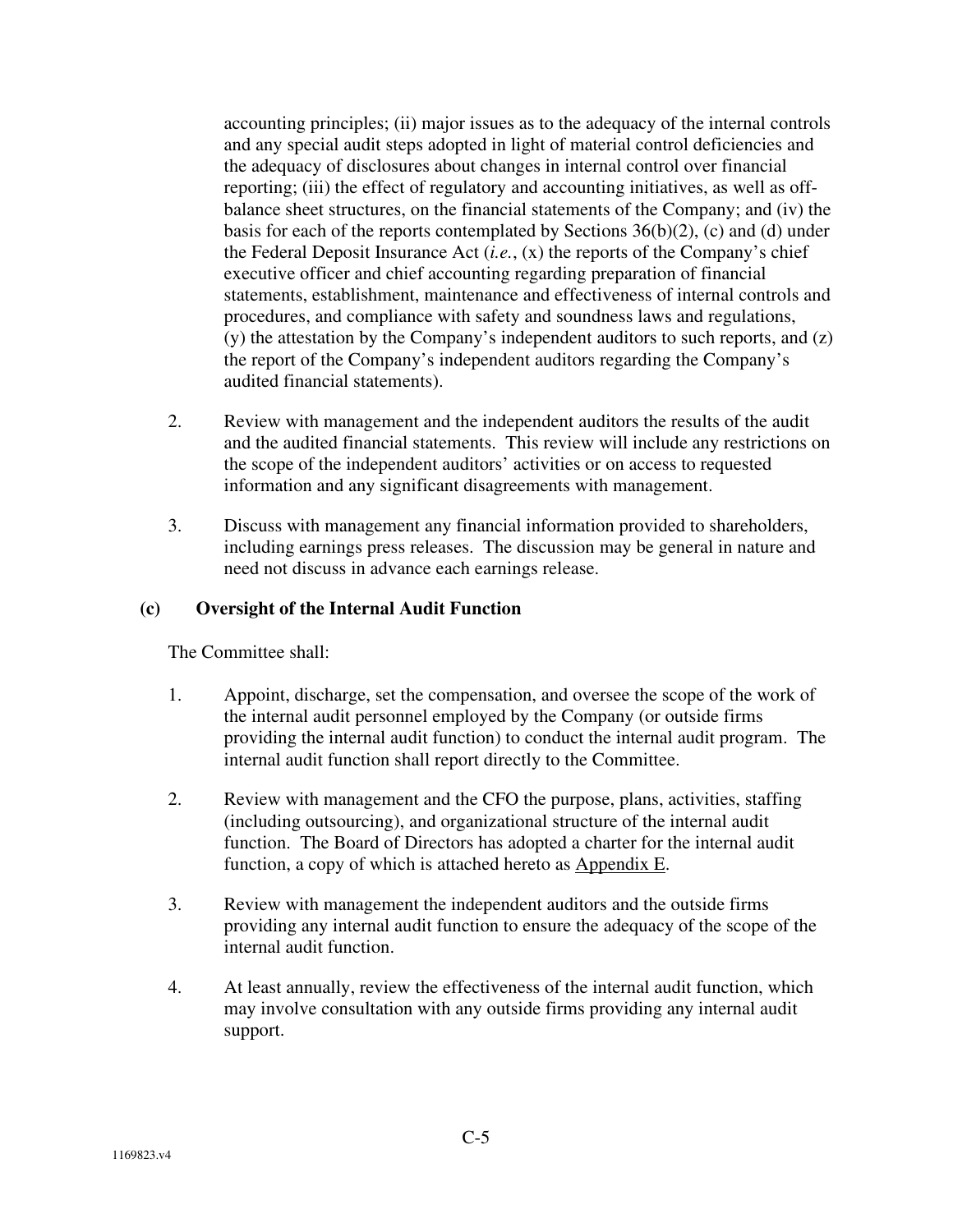# **(d) Compliance Oversight Responsibilities**

The Committee shall:

- 1. Approve the selection (and replacement) of, and monitor the performance of, the Company's Compliance Officer. The Company's Compliance Officer shall report directly to the Committee; however, as to administrative matters, the Compliance Officer shall report to management. In the event the Company engages an outside firm or firms to provide the compliance function, then the Committee shall appoint, discharge, compensate and oversee the work of any such outside firms. Any such firms shall report directly to the Committee.
- 2. Review the effectiveness of management's system for monitoring and reporting to the Board of Directors and the Committee, compliance with laws and regulations and the results of management's investigation and follow-up (including disciplinary action if any) of any instances of noncompliance.
- 3. Obtain regular updates (at least quarterly) from management (including the Company's Compliance Officer) and Company legal counsel or Compliance Officer regarding the status of current compliance matters (including testing), and work with external professionals regarding anticipated new or modified rules and regulations.

## **(e) Other Responsibilities**

The Committee shall:

- 1. Appoint, discharge, compensate and monitor the external loan review function. which will be discharged by engaging a qualified consultant. The firm providing the external loan review function shall report directly to the Committee.
- 2. Consider the effectiveness of the Company's internal control system. Understand the scope of the internal auditors' (or outside firms' providing the internal audit function) and independent auditors' review of internal controls over financial reporting, and obtain reports on significant findings and recommendations from the independent auditors and the internal auditors (or outside firms providing the internal audit function), together with management's responses.
- 3. Appoint, discharge, compensate and monitor the Company's external review of the information technology security functions, which will be discharged by engaging a qualified consultant. The firm providing the Company's information technology security function shall report directly to the Committee.
- 4. Consider effectiveness of Chief Financial Officer and Controller in discharge of financial reporting duties.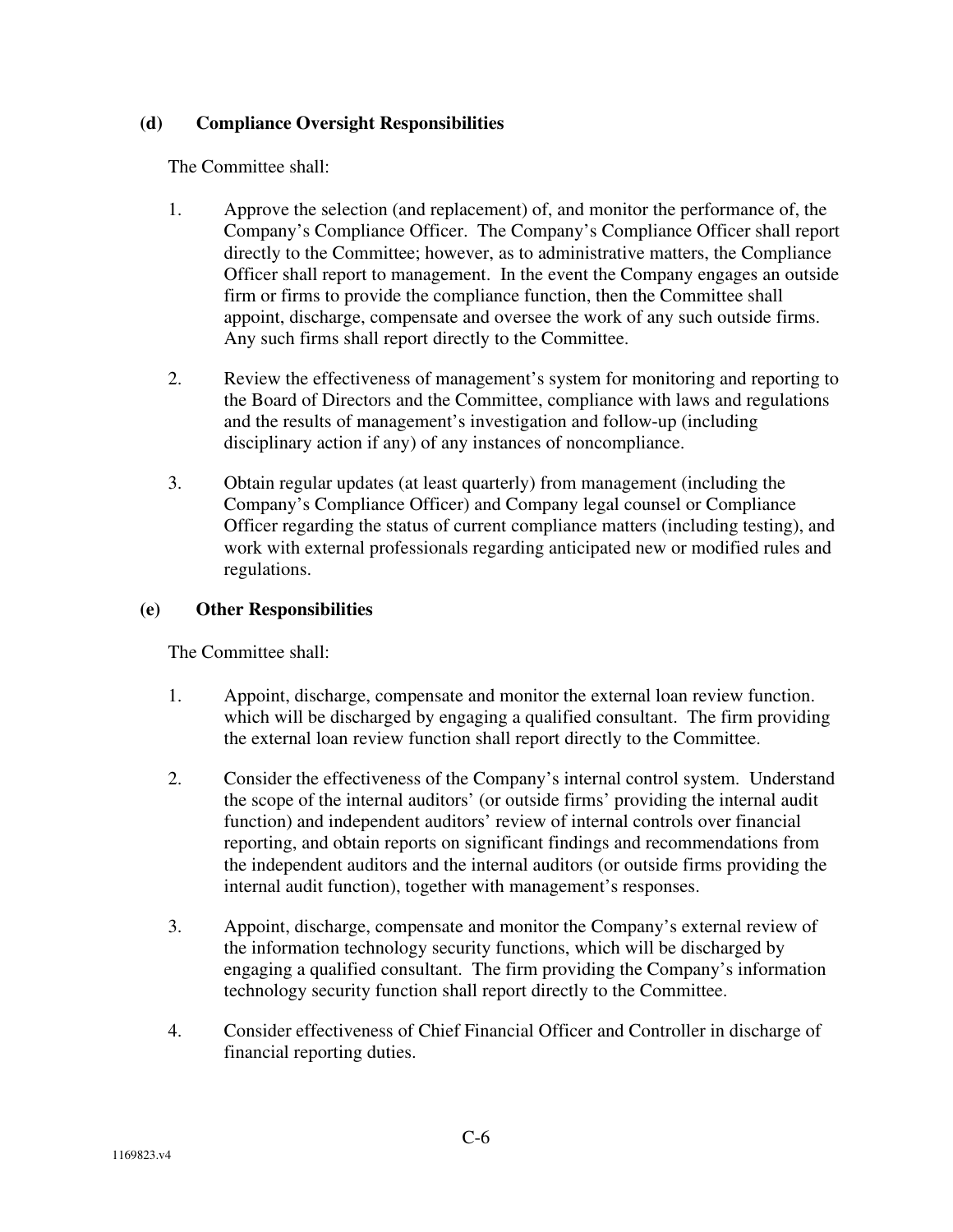- 5. Except as provided in 5 a) and 5 b) below, conduct an appropriate review of all related party transactions for potential conflicts of interest subject to the provisions of this Charter.
	- a. Loans to directors and officers are transactions subject to Reg O and governed by the Bank's Reg O compliance policy.
	- b. Directors' fees and compensation (including fees related to Board of Director committees) shall be governed by the Board of Directors; Compensation to Company employees who are also directors shall be reviewed by, and approved by the Company's Compensation Committee (if any) and/or the Board of Directors (exclusive of such employees).
- 6. Review the Bank's Whistleblower Policy, which contains the process for: (i) the receipt, retention, and treatment of complaints regarding accounting, internal accounting controls, or auditing matters, and (ii) the confidential, anonymous submission by employees or others of questionable accounting or auditing matters.
- 7. Review the process for communicating the Company's Code of Conduct to Company personnel, and for monitoring compliance with the Code of Conduct. Review reports regarding violations of the Company's Code of Conduct to determine adherence to such code.
- 8. Conduct an initial review of particular Company policies requested by the Board of Directors or management, and recommend changes prior to adoption by the Board of Directors.
- 9. Discuss with management and internal auditors, as it deems appropriate, the Company's major policies with respect to integrating risk assessment and risk management of the Company.
- 10. Institute and oversee special investigations as needed.
- 11. Encourage continuing education of Committee members related to accounting principles and procedures, current accounting and regulatory topics and audit committee functions.
- 12. Perform other activities related to this Charter as specifically requested by the Board of Directors and as agreed to by the Audit Committee.

# **IV. LIMITATIONS**

While the Committee has the responsibilities and powers set forth in the Charter, it is not the duty of the Committee to plan or conduct audits or compliance examinations, or to determine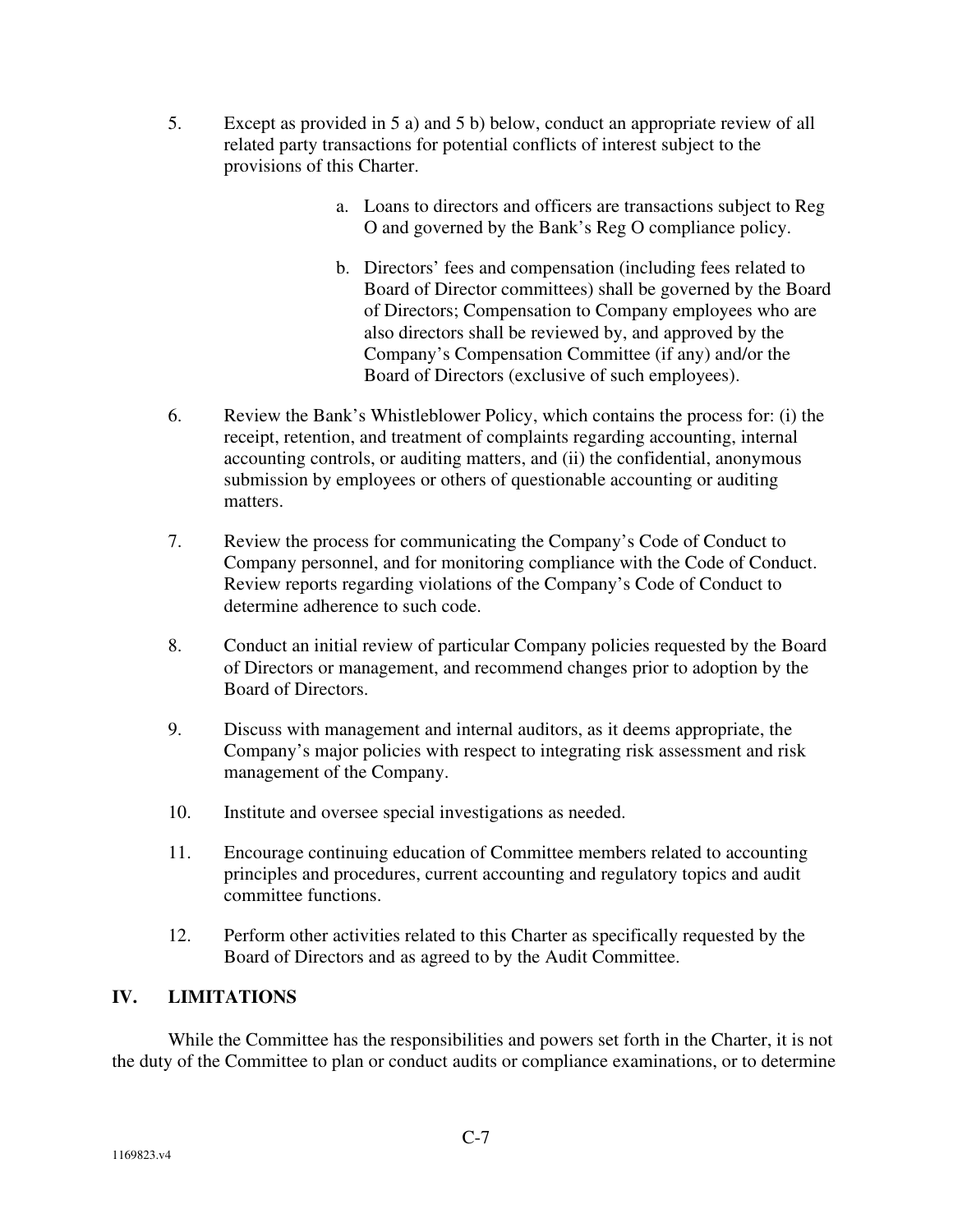that the Company's financial statements and disclosure are complete and accurate and/or in accordance with generally accepted accounting principles and applicable rules and regulations. These are the responsibility of management and the independent auditors. Nor is it the duty of the Committee to assure the compliance with laws and regulations.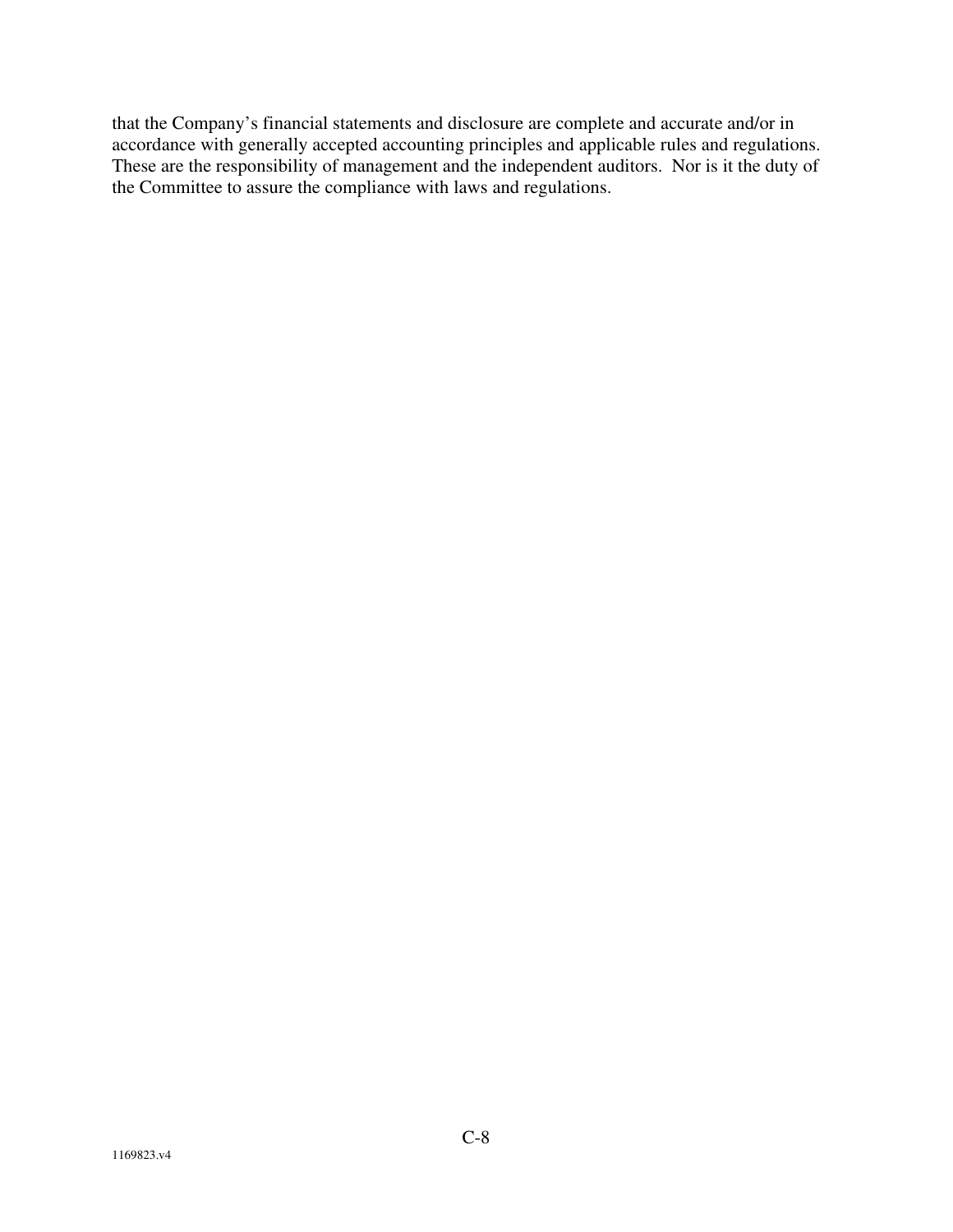#### **Appendix A**

#### **Selected Provisions of the Securities Exchange Act of 1934, as Amended and the Rules Thereunder**

#### **Sec. 10A(i)(1) OF THE SECURITIES EXCHANGE ACT OF 1934**

- (i) *Preapproval Requirements* 
	- (1) *In General*.

(A) AUDIT COMMITTEE ACTION.—All auditing services (which may entail providing comfort letters in connection with securities underwritings or statutory audits required for insurance companies for purposes of State law) and non-audit services, other than as provided in subparagraph (B), provided to an issuer by the auditor of the issuer shall be preapproved by the audit committee of the issuer.

(B) DE MINIMIS EXCEPTION.—The preapproval requirement under subparagraph (A) is waived with respect to the provision of non-audit services for an issuer, if—

(i) the aggregate amount of all such non-audit services provided to the issuer constitutes not more than 5 percent of the total amount of revenues paid by the issuer to its auditor during the fiscal year in which the nonaudit services are provided;

(ii) such services were not recognized by the issuer at the time of the engagement to be non-audit services; and

(iii) such services are promptly brought to the attention of the audit committee of the issuer and approved prior to the completion of the audit by the audit committee or by 1 or more members of the audit committee who are members of the board of directors to whom authority to grant such approvals has been delegated by the audit committee.

#### **Sec. 10A(m)(3) OF THE SECURITIES EXCHANGE ACT OF 1934**

#### (3) INDEPENDENCE.—

(A) IN GENERAL.—Each member of the audit committee of the issuer shall be a member of the board of directors of the issuer, and shall otherwise be independent.

(B) CRITERIA.—In order to be considered to be independent for purposes of this paragraph, a member of an audit committee of an issuer may not, other than in his or her capacity as a member of the audit committee, the board of directors, or any other board committee—

(i) accept any consulting, advisory, or other compensatory fee from the issuer; or (ii) be an affiliated person of the issuer or any subsidiary thereof.

(C) EXEMPTION AUTHORITY.—The Commission may exempt from the requirements of subparagraph (B) a particular relationship with respect to audit committee members, as the Commission determines appropriate in light of the circumstances.

#### **Rule 10A-3(b) UNDER THE SECURITIES EXCHANGE ACT OF 1934**

(b) Required standards—

(1) Independence.

(i) Each member of the audit committee must be a member of the board of directors of the listed issuer, and must otherwise be independent; provided that, where a listed issuer is one of two dual holding companies, those companies may designate one audit committee for both companies so long as each member of the audit committee is a member of the board of directors of at least one of such dual holding companies.

(ii) Independence requirements for non-investment company issuers. In order to be considered to be independent for purposes of this paragraph (b)(1), a member of an audit committee of a listed issuer that is not an investment company may not, other than in his or her capacity as a member of the audit committee, the board of directors, or any other board committee: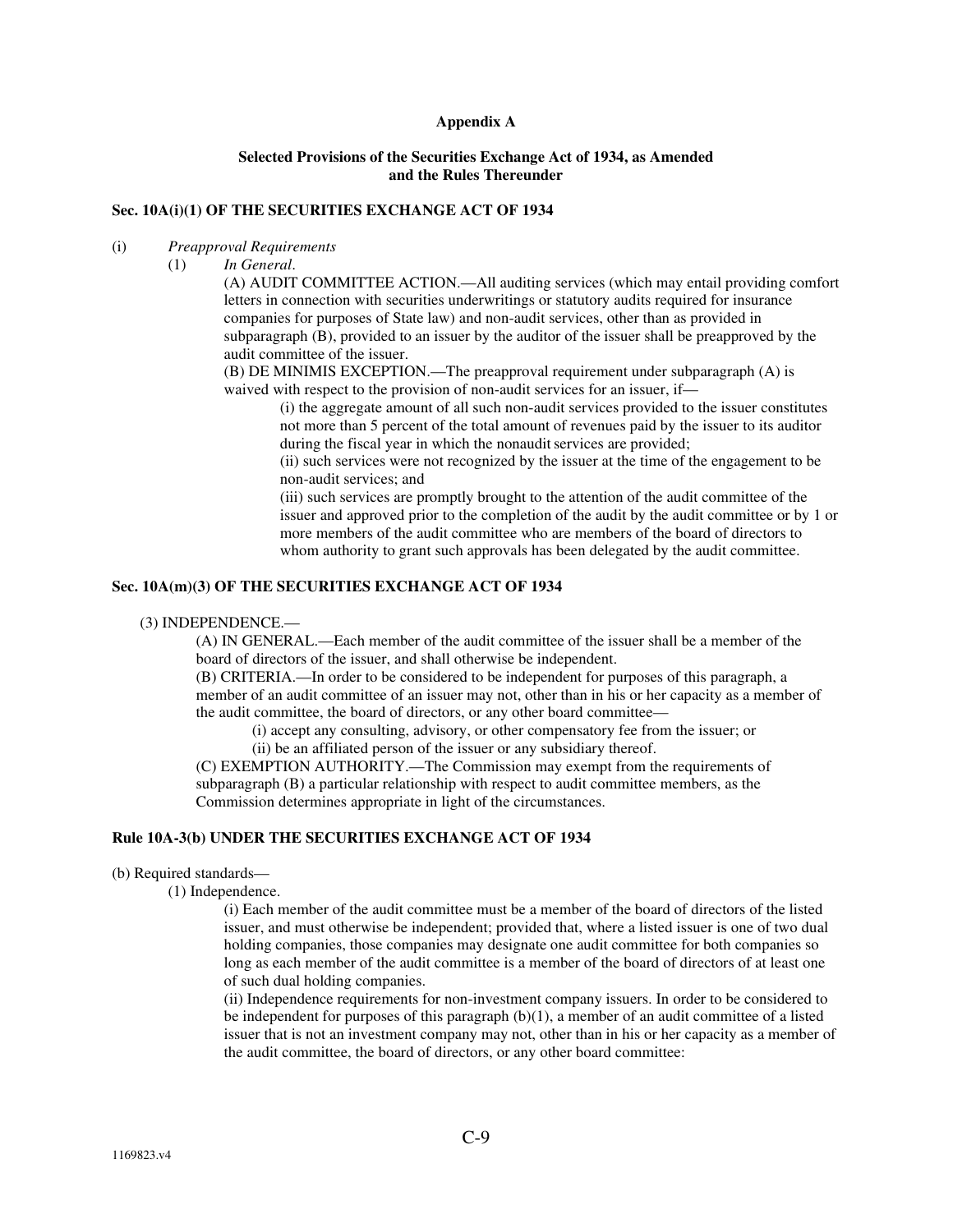(A) Accept directly or indirectly any consulting, advisory, or other compensatory fee from the issuer or any subsidiary thereof, provided that, unless the rules of the national securities exchange or national securities association provide otherwise, compensatory fees do not include the receipt of fixed amounts of compensation under a retirement plan (including deferred compensation) for prior service with the listed issuer (provided that such compensation is not contingent in any way on continued service); or (B) Be an affiliated person of the issuer or any subsidiary thereof.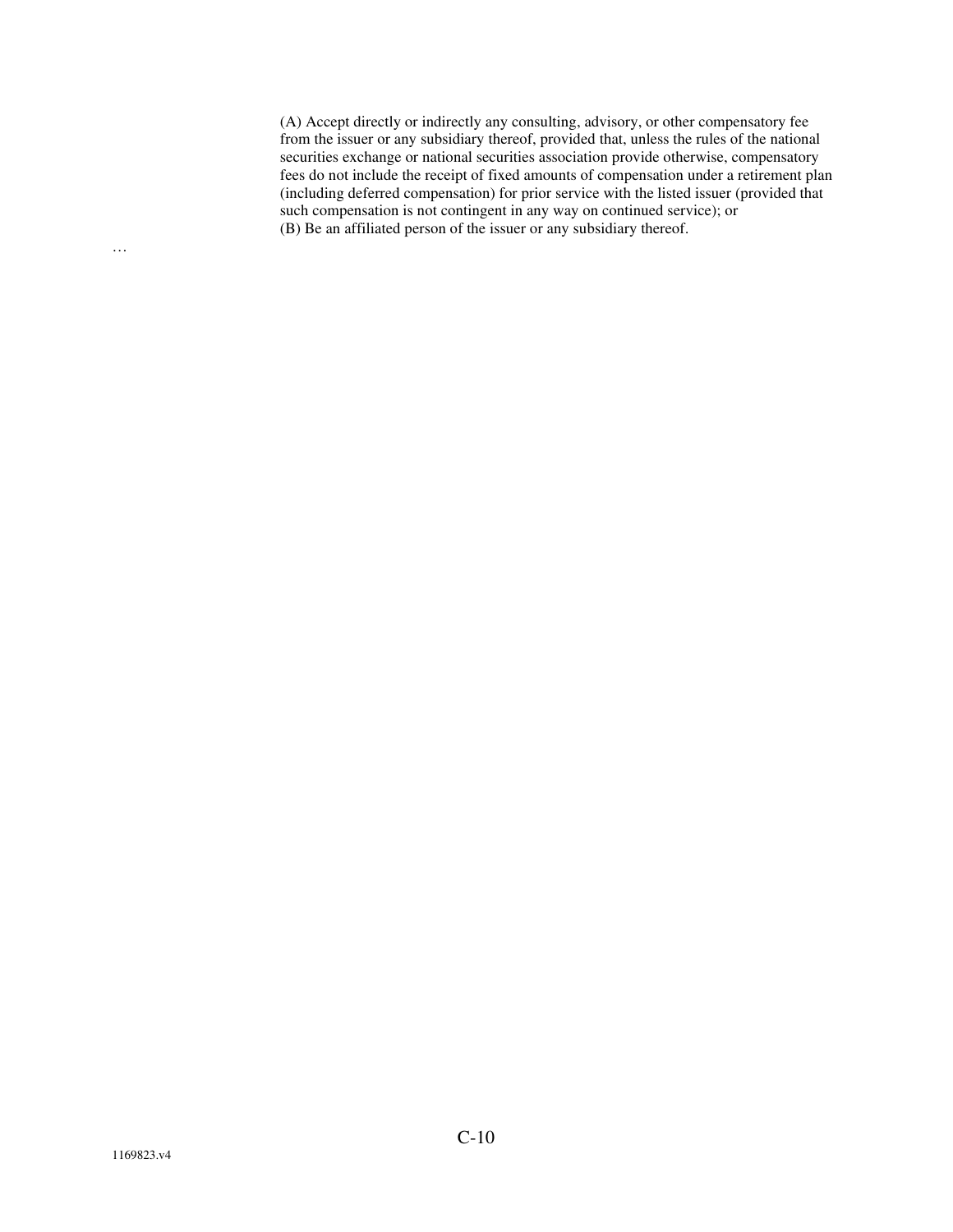#### **Appendix B**

#### **Selected Rules of The Nasdaq Stock Market**

#### **Rule 5605(a)(2) (Definitions)**

"Independent Director" means a person other than an Executive Officer or employee of the Company or any other individual having a relationship which, in the opinion of the Company's board of directors, would interfere with the exercise of independent judgment in carrying out the responsibilities of a director. For purposes of this rule, "Family Member" means a person's spouse, parents, children and siblings, whether by blood, marriage or adoption, or anyone residing in such person's home. The following persons shall not be considered independent:

**(A)** a director who is, or at any time during the past three years was, employed by the Company;

**(B)** a director who accepted or who has a Family Member who accepted any compensation from the Company in excess of \$120,000 during any period of twelve consecutive months within the three years preceding the determination of independence, other than the following:

**(i)** compensation for board or board committee service;

**(ii)** compensation paid to a Family Member who is an employee (other than an Executive Officer) of the Company; or

**(iii)** benefits under a tax-qualified retirement plan, or non-discretionary compensation.

Provided, however, that in addition to the requirements contained in this paragraph (B), audit committee members are also subject to additional, more stringent requirements under Rule 5605(c)(2).

**(C)** a director who is a Family Member of an individual who is, or at any time during the past three years was, employed by the Company as an Executive Officer;

**(D)** a director who is, or has a Family Member who is, a partner in, or a controlling Shareholder or an Executive Officer of, any organization to which the Company made, or from which the Company received, payments for property or services in the current or any of the past three fiscal years that exceed 5% of the recipient's consolidated gross revenues for that year, or \$200,000, whichever is more, other than the following:

**(i)** payments arising solely from investments in the Company's securities; or

**(ii)** payments under non-discretionary charitable contribution matching programs.

**(E)** a director of the Company who is, or has a Family Member who is, employed as an Executive Officer of another entity where at any time during the past three years any of the Executive Officers of the Company serve on the compensation committee of such other entity; or

**(F)** a director who is, or has a Family Member who is, a current partner of the Company's outside auditor, or was a partner or employee of the Company's outside auditor who worked on the Company's audit at any time during any of the past three years.

**(G)** in the case of an investment company, in lieu of paragraphs (A)-(F), a director who is an "interested person" of the Company as defined in Section 2(a)(19) of the Investment Company Act of 1940, other than in his or her capacity as a member of the board of directors or any board committee.

#### **Rule 5605(c)(2)(A) (Audit Committee Composition)**

Each Company must have, and certify that it has and will continue to have, an audit committee of at least three members, each of whom must: (i) be an Independent Director as defined under Rule 5605(a)(2); (ii) meet the criteria for independence set forth in Rule 10A-3(b)(1) under the Act (subject to the exemptions provided in Rule 10A-3(c) under the Act); (iii) not have participated in the preparation of the financial statements of the Company or any current subsidiary of the Company at any time during the past three years; and (iv) be able to read and understand fundamental financial statements, including a Company's balance sheet, income statement, and cash flow statement. Additionally, each Company must certify that it has, and will continue to have, at least one member of the audit committee who has past employment experience in finance or accounting, requisite professional certification in accounting, or any other comparable experience or background which results in the individual's financial sophistication, including being or having been a chief executive officer, chief financial officer or other senior officer with financial oversight responsibilities.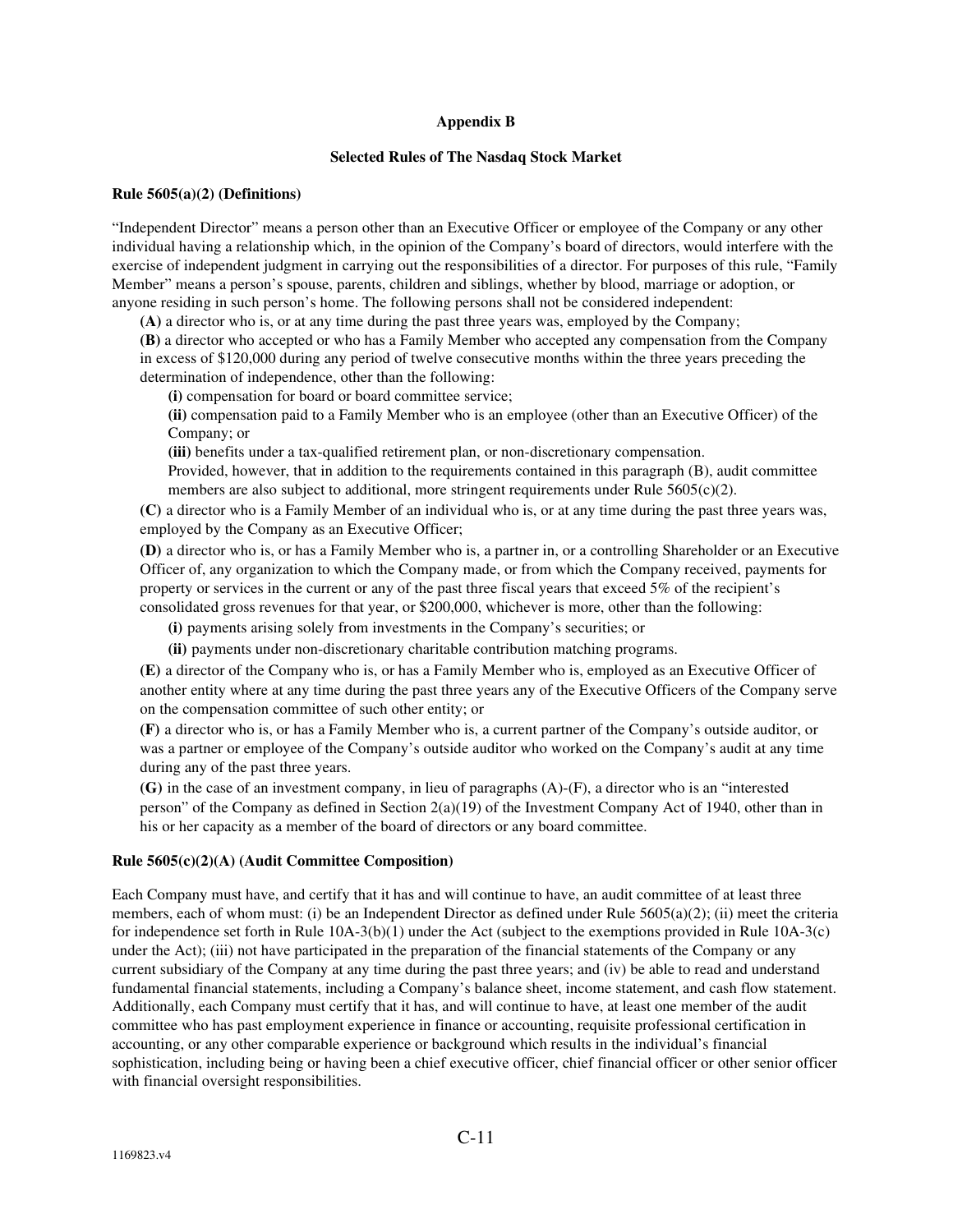#### **Appendix C**

#### **Selected Provisions of Part 363 of the Federal Deposit Insurance Corporation Rules and Regulations and the Guidelines and Interpretations Thereunder**

#### **§ 363.1 Scope and definitions.**

(a) Applicability. This part applies to any insured depository institution with respect to any fiscal year in which its consolidated total assets as of the beginning of such fiscal year are \$500 million or more. The requirements specified in this part are in addition to any other statutory and regulatory requirements otherwise applicable to an insured depository institution.

(b) Compliance by subsidiaries of holding companies.

(1) For an insured depository institution that is a subsidiary of a holding company, the audited financial statements requirement of  $\S$  363.2(a) may be satisfied:

(i) For fiscal years ending on or before June 14, 2010, by audited consolidated financial statements of the top-tier or any mid-tier holding company.

(ii) For fiscal years ending on or after June 15, 2010, by audited consolidated financial statements of the top-tier or any mid-tier holding company provided that the consolidated total assets of the insured depository institution (or the consolidated total assets of all of the holding company's insured depository institution subsidiaries, regardless of size, if the holding company owns or controls more than one insured depository institution) comprise 75 percent or more of the consolidated total assets of this top-tier or midtier holding company as of the beginning of its fiscal year.

(2) The other requirements of this part for an insured depository institution that is a subsidiary of a holding company may be satisfied by the top-tier or any mid-tier holding company if the insured depository institution meets the criterion specified in § 363.1(b)(1) and if:

(i) The services and functions comparable to those required of the insured depository institution by this part are provided at this top-tier or mid-tier holding company level; and

- (ii) The insured depository institution has as of the beginning of its fiscal year:
	- (A) Total assets of less than \$5 billion; or
	- (B) Total assets of \$5 billion or more and a composite CAMELS rating of 1 or 2.

(3) The appropriate Federal banking agency may revoke the exception in paragraph (b)(2) of this section for any institution with total assets in excess of \$9 billion for any period of time during which the appropriate Federal banking agency determines that the institution's exemption would create a significant risk to the Deposit Insurance Fund.

…

#### **§ 363.3 Independent public accountant.**

… (f) Independence. The independent public accountant must comply with the independence standards and interpretations of the AICPA, the SEC, and the PCAOB. To the extent that any of the rules within any one of these independence standards (AICPA, SEC, and PCAOB) is more or less restrictive than the corresponding rule in the other independence standards, the independent public accountant must comply with the more restrictive rule. (g) Peer reviews and inspection reports.

(1) Prior to commencing any services for an insured depository institution under this part, the independent public accountant must have received a peer review, or be enrolled in a peer review program, that meets acceptable guidelines. Acceptable peer reviews include peer reviews performed in accordance with the AICPA's Peer Review Standards and inspections conducted by the PCAOB.

(2) Within 15 days of receiving notification that a peer review has been accepted or a PCAOB inspection report has been issued, or before commencing any audit under this part, whichever is earlier, the independent public accountant must file two copies of the most recent peer review report and the public portion of the most recent PCAOB inspection report, if any, accompanied by any letters of comments, response, and acceptance, with the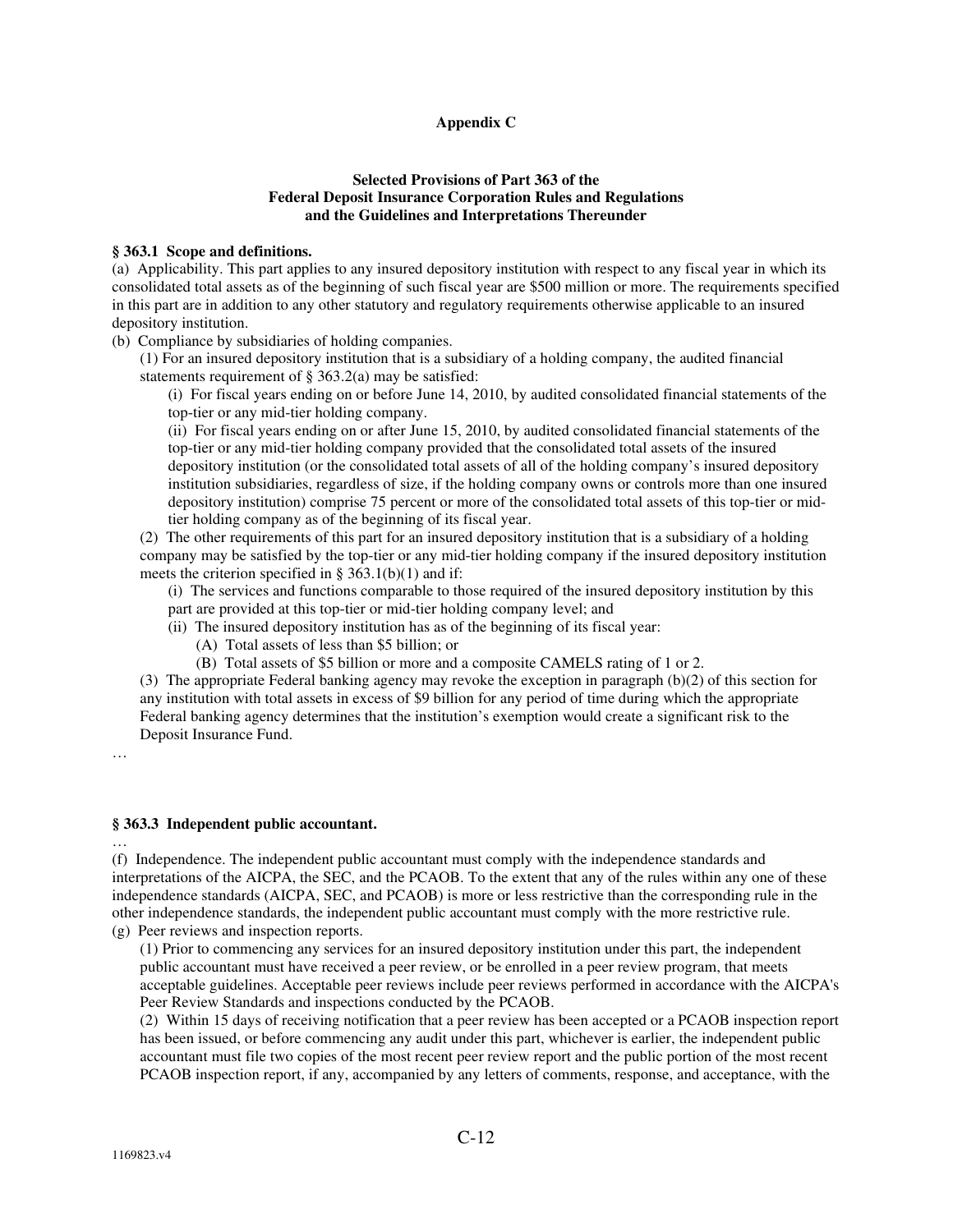FDIC, Accounting and Securities Disclosure Section, 550 17th Street, NW., Washington, DC 20429, if the report has not already been filed. The peer review reports and the public portions of the PCAOB inspection reports will be made available for public inspection by the FDIC.

(3) Within 15 days of the PCAOB making public a previously nonpublic portion of an inspection report, the independent public accountant must file two copies of the previously nonpublic portion of the inspection report with the FDIC, Accounting and Securities Disclosure Section, 550 17th Street, NW., Washington, DC 20429. Such previously nonpublic portion of the PCAOB inspection report will be made available for public inspection by the FDIC.

#### **§ 363.4 Filing and notice requirements.**

(d) Notice of engagement or change of accountants. Each insured depository institution shall provide, within 15 days after the occurrence of any such event, written notice to the FDIC, the appropriate Federal banking agency, and any appropriate State bank supervisor of the engagement of an independent public accountant, or the resignation or dismissal of the independent public accountant previously engaged. The notice shall include a statement of the reasons for any such resignation or dismissal in reasonable detail.

…

…

#### **§ 363.5 Audit committees.**

(a) Composition and duties. Each insured depository institution shall establish an audit committee of its board of directors, the composition of which complies with paragraphs  $(a)(1)$ ,  $(2)$ , and  $(3)$  of this section. The duties of the audit committees shall include the appointment, compensation, and oversight of the independent public accountant who performs services required under this part, and reviewing with management and the independent public accountant the basis for the reports issued under this part.

(1) Each insured depository institution with total assets of \$1 billion or more as of the beginning of its fiscal year shall establish an independent audit committee of its board of directors, the members of which shall be outside directors who are independent of management of the institution.

(2) Each insured depository institution with total assets of \$500 million or more but less than \$1 billion as of the beginning of its fiscal year shall establish an audit committee of its board of directors, the members of which shall be outside directors, the majority of whom shall be independent of management of the institution. The appropriate Federal banking agency may, by order or regulation, permit the audit committee of such an insured depository institution to be made up of less than a majority of outside directors who are independent of management, if the agency determines that the institution has encountered hardships in retaining and recruiting a sufficient number of competent outside directors to serve on the audit committee of the institution.

(3) An outside director is a director who is not, and within the preceding fiscal year has not been, an officer or employee of the institution or any affiliate of the institution.

(b) Committees of large institutions. The audit committee of any insured depository institution with total assets of more than \$3 billion as of the beginning of its fiscal year shall include members with banking or related financial management expertise, have access to its own outside counsel, and not include any large customers of the institution. If a large institution is a subsidiary of a holding company and relies on the audit committee of the holding company to comply with this rule, the holding company's audit committee shall not include any members who are large customers of the subsidiary institution.

(c) Independent public accountant engagement letters.

(1) In performing its duties with respect to the appointment of the institution's independent public accountant, the audit committee shall ensure that engagement letters and any related agreements with the independent public accountant for services to be performed under this part do not contain any limitations of liability provisions that:

(i) Indemnify the independent public accountant against claims made by third parties;

(ii) Hold harmless or release the independent public accountant from liability for claims or potential claims that might be asserted by the client insured depository institution, other than claims for punitive damages; or

(iii) Limit the remedies available to the client insured depository institution.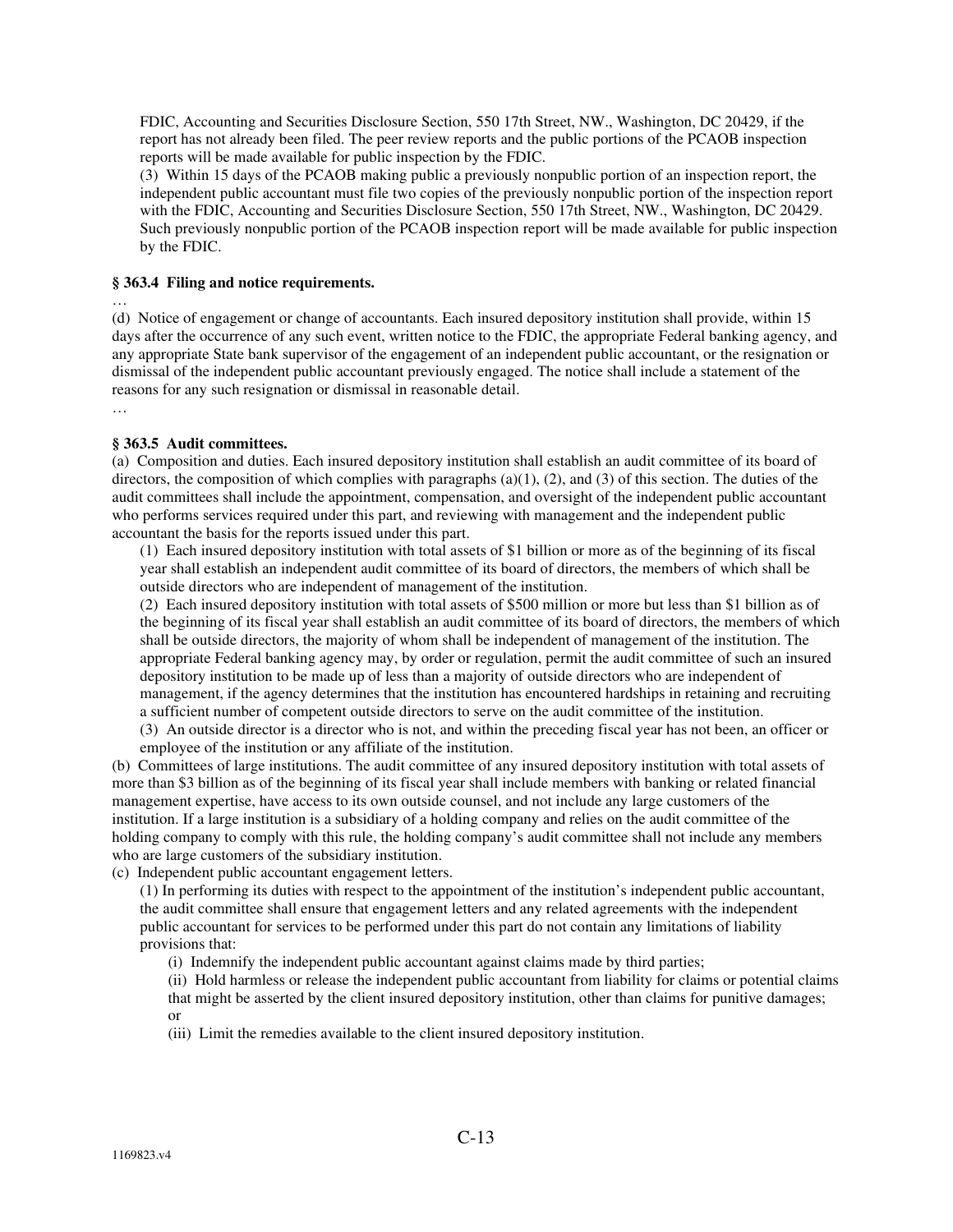(2) Alternative dispute resolution agreements and jury trial waiver provisions are not precluded from engagement letters provided that they do not incorporate any limitations of liability provisions set forth in paragraph  $(c)(1)$  of this section.

#### **Appendix A to Part 363—Guidelines and Interpretations**

1. Measuring Total Assets. To determine whether this part applies, an institution should use total assets as reported on its most recent Report of Condition (Call Report) or Thrift Financial Report (TFR), the date of which coincides with the end of its preceding fiscal year. If its fiscal year ends on a date other than the end of a calendar quarter, it should use its Call Report or TFR for the quarter end immediately preceding the end of its fiscal year.

3. Compliance by Holding Company Subsidiaries. … An institution that does not meet the criteria in § 363.1(b)(2) must satisfy the remaining provisions of this part on an individual institution basis and maintain its own audit committee….

… 13. General Qualifications. To provide audit and attest services to insured depository institutions, an independent public accountant should be registered or licensed to practice as a public accountant, and be in good standing, under the laws of the State or other political subdivision of the United States in which the home office of the institution (or the insured branch of a foreign bank) is located. As required by section  $36(g)(3)(A)(i)$ , the accountant must agree to provide copies of any working papers, policies, and procedures relating to services performed under this part. 14. [Reserved.]

15. Peer Review Guidelines. The following peer review guidelines are acceptable.

(a) The external peer review should be conducted by an organization independent of the accountant or firm being reviewed, as frequently as is consistent with professional accounting practices.

(b) The peer review (other than a PCAOB inspection) should be generally consistent with AICPA Peer Review Standards; and

(c) The review should include, if available, at least one audit on an insured depository institution or consolidated depository institution holding company.

16. [Reserved.]

…

… 26. Notices Concerning Accountants. With respect to any selection, change, or termination of an independent public accountant, an institution's management and audit committee should be familiar with the notice requirements in § 363.4(d) and guideline 20, and management should send a copy of any notice required under § 363.4(d) to the independent public accountant when it is filed with the FDIC. An insured depository institution that is a public company and files reports required under the Federal securities laws with its appropriate Federal banking agency, or is a subsidiary of a public company that files such reports with the SEC, may use its current report (e.g., SEC Form 8--K) concerning a change in accountant to satisfy the notice requirements of § 363.4(d) subject to the criterion of § 363.1(b)(1) regarding compliance with the audited financial statements requirement at the holding company level.

… 27. Composition. The board of directors of each institution should determine whether each existing or potential audit committee member meets the requirements of section 36 and this part. To do so, the board of directors should maintain an approved set of written criteria for determining whether a director who is to serve on the audit committee is an outside director (as defined in § 363.5(a)(3)) and is independent of management. At least annually, the board of each institution should determine whether each existing or potential audit committee member is an outside director. In addition, at least annually, the board of an institution with \$1 billion or more in total assets as of the beginning of its fiscal year should determine whether all existing and potential audit committee members are "independent of management of the institution" and the board of an institution with total assets of \$500 million or more but less than \$1 billion as of the beginning of its fiscal year should determine whether the majority of all existing and potential audit committee members are "independent of management of the institution." The minutes of the board of directors should contain the results of and the basis for its determinations with respect to each existing and potential audit committee member. Because an insured branch of a foreign bank does not have a separate board of directors, the FDIC will not apply the audit committee requirements to such branch. However, any such branch is encouraged to make a reasonable good faith effort to see that similar duties are performed by persons whose experience is generally consistent with the Rule's requirements for an institution the size of the insured branch.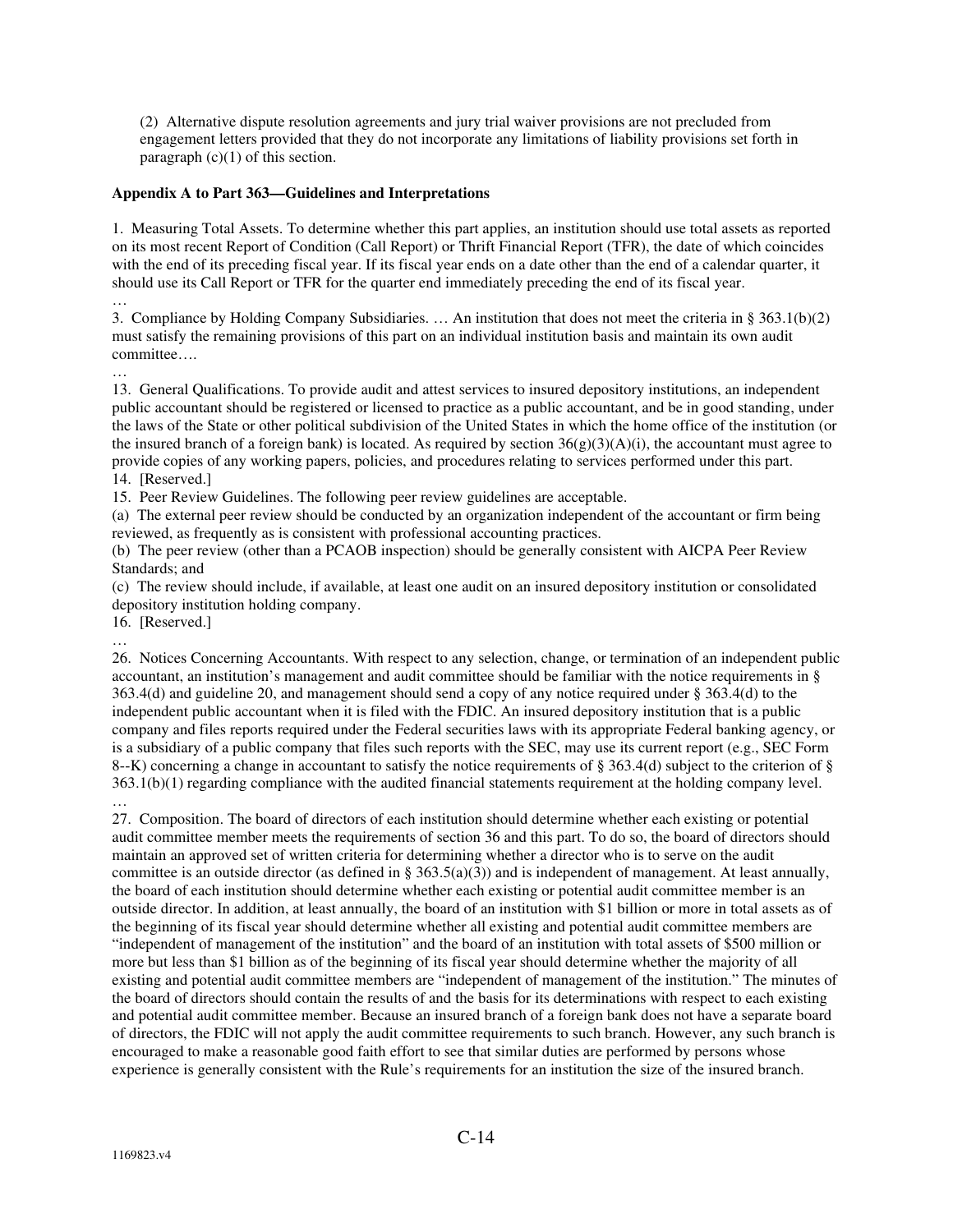28. "Independent of Management" Considerations. It is not possible to anticipate, or explicitly provide for, all circumstances that might signal potential conflicts of interest in, or that might bear on, an outside director's relationship to an insured depository institution and whether the outside director should be deemed "independent of management." When assessing an outside director's relationship with an institution, the board of directors should consider the issue not merely from the standpoint of the director himself or herself, but also from the standpoint of persons or organizations with which the director has an affiliation. These relationships can include, but are not limited to, commercial, banking, consulting, charitable, and family relationships. To assist boards of directors in fulfilling their responsibility to determine whether existing and potential members of the audit committee are "independent of management," paragraphs (a) through (d) of this guideline provide guidance for making this determination.

(a) If an outside director, either directly or indirectly, owns or controls, or has owned or controlled within the preceding fiscal year, 10 percent or more of any outstanding class of voting securities of the institution, the institution's board of directors should determine, and document its basis and rationale for such determination, whether such ownership of voting securities would interfere with the outside director's exercise of independent judgment in carrying out the responsibilities of an audit committee member, including the ability to evaluate objectively the propriety of management's accounting, internal control, and reporting policies and practices. Notwithstanding the criteria set forth in paragraphs (b), (c), and (d) of this guideline, if the board of directors determines that such ownership of voting securities would interfere with the outside director's exercise of independent judgment, the outside director will not be considered "independent of management."

(b) The following list sets forth additional criteria that, at a minimum, a board of directors should consider when determining whether an outside director is "independent of management." The board of directors may conclude that additional criteria are also relevant to this determination in light of the particular circumstances of its institution. Accordingly, an outside director will not be considered "independent of management" if:

(1) The director serves, or has served within the last three years, as a consultant, advisor, promotor, underwriter, legal counsel, or trustee of or to the institution or its affiliates.

(2) The director has been, within the last three years, an employee of the institution or any of its affiliates or an immediate family member is, or has been within the last three years, an executive officer of the institution or any of its affiliates.

(3) The director has participated in the preparation of the financial statements of the institution or any of its affiliates at any time during the last three years.

(4) The director has received, or has an immediate family member who has received, during any twelvemonth period within the last three years, more than \$100,000 in direct and indirect compensation from the institution, its subsidiaries, and its affiliates for consulting, advisory, or other services other than director and committee fees and pension or other forms of deferred compensation for prior service (provided such compensation is not contingent in any way on continued service). Direct compensation also would not include compensation received by the director for former service as an interim chairman or interim chief executive officer.

(5) The director or an immediate family member is a current partner of a firm that performs internal or external auditing services for the institution or any of its affiliates; the director is a current employee of such a firm; the director has an immediate family member who is a current employee of such a firm and who participates in the firm's audit, assurance, or tax compliance practice; or the director or an immediate family member was within the last three years (but no longer is) a partner or employee of such a firm and personally worked on the audit of the insured depository institution or any of its affiliates within that time. (6) The director or an immediate family member is, or has been within the last three years, employed as an executive officer of another entity where any of the present executive officers of the institution or any of its affiliates at the same time serves or served on that entity's compensation committee.

(7) The director is a current employee, or an immediate family member is a current executive officer, of an entity that has made payments to, or received payments from, the institution or any of its affiliates for property or services in an amount which, in any of the last three fiscal years, exceeds the greater of \$200 thousand, or 5 percent of such entity's consolidated gross revenues. This would include payments made by the institution or any of its affiliates to not-for-profit entities where the director is an executive officer or where an immediate family member of the director is an executive officer.

(8) For purposes of paragraph (b) of this guideline: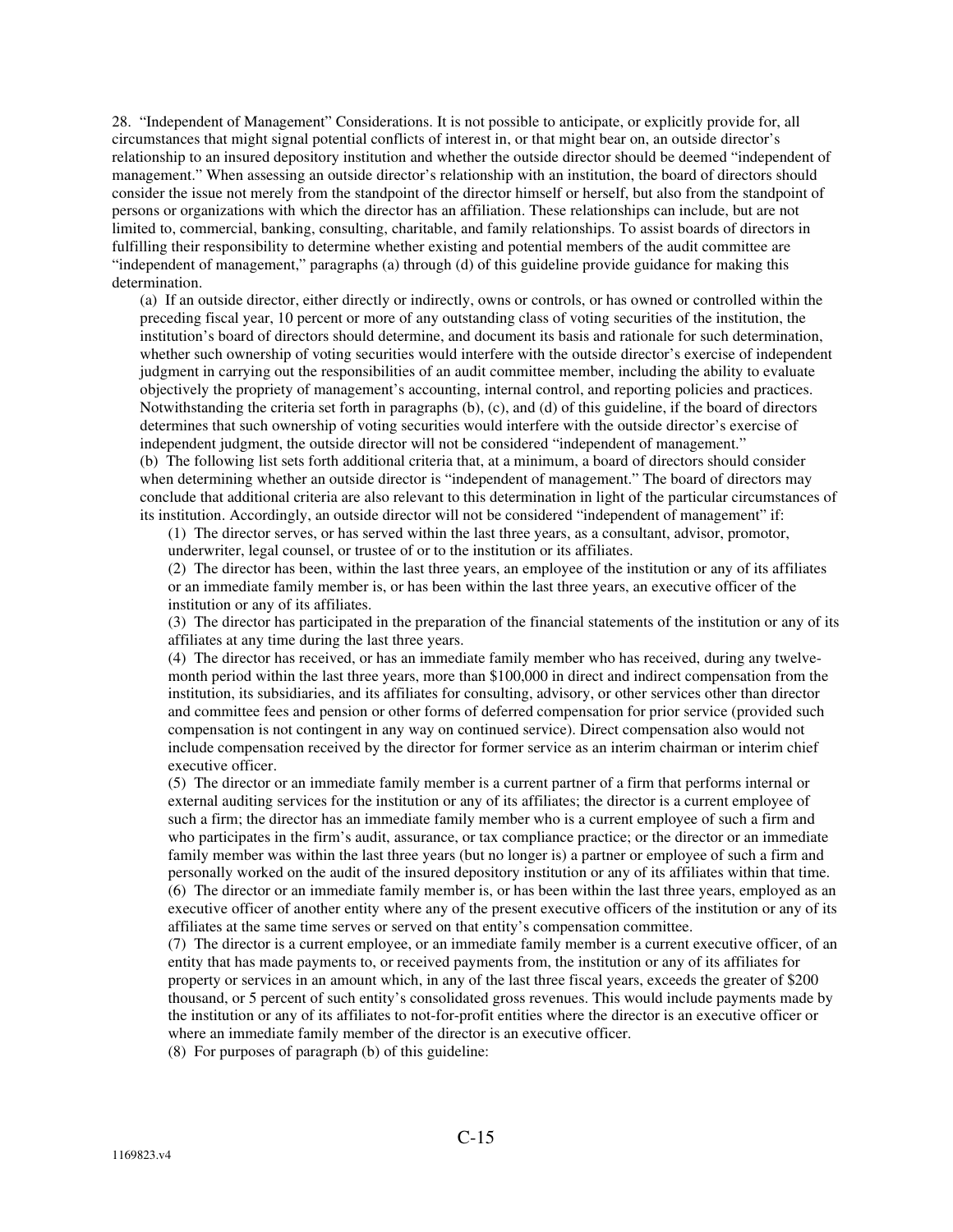(i) An "immediate family member" includes a person's spouse, parents, children, siblings, mothersand fathers-in-law, sons- and daughters-in-laws, brothers- and sisters-in-law, and anyone (other than domestic employees) who shares such person's home.

(ii) The term affiliate of, or a person affiliated with, a specified person, means a person or entity that directly, or indirectly through one or more intermediaries, controls, or is controlled by, or is under common control with, the person specified.

(iii) The term indirect compensation for consulting, advisory, or other services includes the acceptance of a fee for such services by a director's immediate family member or by an organization in which the director is a partner or principal that provides accounting, consulting, legal, investment banking, or financial advisory services to the institution, any of its subsidiaries, or any of its affiliates.

(iv) The terms direct and indirect compensation and payments do not include payments such as dividends arising solely from investments in the institution's equity securities, provided the same per share amounts are paid to all shareholders of that class; interest income from investments in the institution's deposit accounts and debt securities; loans from the institution that conform to all regulatory requirements applicable to such loans except that interest payments or other fees paid in association with such loans would be considered payments; and payments under non-discretionary charitable contribution matching programs.

(c) An insured depository institution that is a public company and a listed issuer (as defined in Rule 10A--3 of the Securities Exchange Act of 1934 (Exchange Act)), or is a subsidiary of a public company that meets the criterion specified in § 363.1(b)(1) and is a listed issuer, may choose to use the definition of audit committee member independence set forth in the listing standards applicable to the public institution or its public company parent for purposes of determining whether an outside director is "independent of management." (d) All other insured depository institutions may choose to use the definition of audit committee member independence set forth in the listing standards of a national securities exchange that is registered with the SEC pursuant to section 6 of the Exchange Act or a national securities association that is registered with the SEC pursuant to section 15A(a) of the Exchange Act for purposes of determining whether an outside director is "independent of management."

### …

30. Holding Company Audit Committees.

(a) When an insured depository institution satisfies the requirements for the holding company exception specified in  $\S$ § 363.1(b)(1) and (2), the audit committee requirement of this part may be satisfied by the audit committee of the top-tier or any mid-tier holding company. Members of the audit committee of the holding company should meet all the membership requirements applicable to the largest subsidiary depository institution subject to part 363 and should perform all the duties of the audit committee of a subsidiary institution subject to part 363, even if the holding company directors are not directors of the institution.

(b) When an insured depository institution subsidiary with total assets of \$1 billion or more as of the beginning of its fiscal year does not meet the requirements for the holding company exception specified in §§ 363.1(b)(1) and (2) or maintains its own separate audit committee to satisfy the requirements of this part, the members of the audit committee of the top-tier or any mid-tier holding company may serve on the audit committee of the subsidiary institution if they are otherwise independent of management of the subsidiary institution, and, if applicable, meet any other requirements for a large subsidiary institution covered by this part.

(c) When an insured depository institution with total assets of \$500 million or more but less than \$1 billion as of the beginning of its fiscal year does not meet the requirements for the holding company exception specified in §§ 363.1(b)(1) and (2) or maintains its own separate audit committee to satisfy the requirements of this part, the members of the audit committee of the top-tier or any mid-tier holding company may serve on the audit committee of the subsidiary institution provided a majority of the institution's audit committee members are independent of management of the subsidiary institution.

(d) Officers and employees of a top-tier or any mid-tier holding company may not serve on the audit committee of a subsidiary institution subject to part 363.

31. Duties. The audit committee should perform all duties determined by the institution's board of directors and it should maintain minutes and other relevant records of its meetings and decisions. The duties of the audit committee should be appropriate to the size of the institution and the complexity of its operations, and, at a minimum, should include the appointment, compensation, and oversight of the independent public accountant; reviewing with management and the independent public accountant the basis for their respective reports issued under §§ 363.2(a)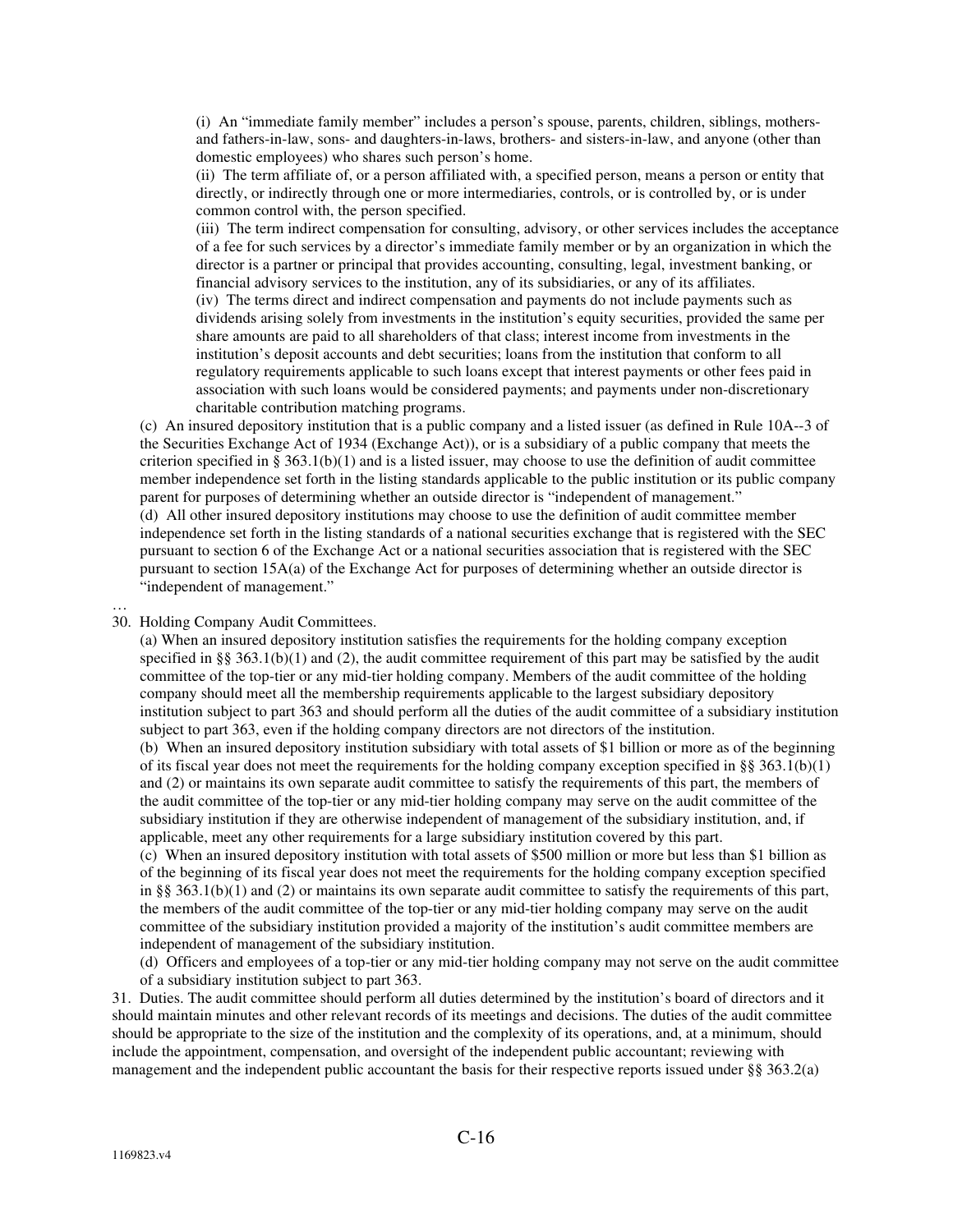and (b) and §§ 363.3(a) and (b); reviewing and satisfying itself as to the independent public accountant's compliance with the required qualifications for independent public accountants set forth in §§ 363.3(f) and (g) and guidelines 13 through 16; ensuring that audit engagement letters comply with the provisions of  $\S 363.5(c)$  before engaging an independent public accountant; being familiar with the notice requirements in § 363.4(d) and guideline 20 regarding the selection, change, or termination of an independent public accountant; and ensuring that management sends a copy of any notice required under § 363.4(d) to the independent public accountant when it is filed with the FDIC. Appropriate additional duties could include:

(a) Reviewing with management and the independent public accountant the scope of services required by the audit, significant accounting policies, and audit conclusions regarding significant accounting estimates; (b) Reviewing with management and the accountant their assessments of the effectiveness of internal control

over financial reporting, and the resolution of identified material weaknesses and significant deficiencies in internal control over financial reporting, including the prevention or detection of management override or compromise of the internal control system;

(c) Reviewing with management the institution's compliance with the Designated Laws and Regulations identified in guideline 7A;

(d) Discussing with management and the independent public accountant any significant disagreements between

management and the independent public accountant; and

(e) Overseeing the internal audit function.

32. Banking or Related Financial Management Expertise. At least two members of the audit committee of a large institution shall have "banking or related financial management expertise" as required by section  $36(g)(1)(C)(i)$ . This determination is to be made by the board of directors of the insured depository institution. A person will be considered to have such required expertise if the person has significant executive, professional, educational, or regulatory experience in financial, auditing, accounting, or banking matters as determined by the board of directors. Significant experience as an officer or member of the board of directors or audit committee of a financial services company would satisfy these criteria. A person who has the attributes of an "audit committee financial expert" as set forth in the SEC's rules would also satisfy these criteria.

33. Large Customers. Any individual or entity (including a controlling person of any such entity) which, in the determination of the board of directors, has such significant direct or indirect credit or other relationships with the institution, the termination of which likely would materially and adversely affect the institution's financial condition or results of operations, should be considered a "large customer" for purposes of § 363.5(b).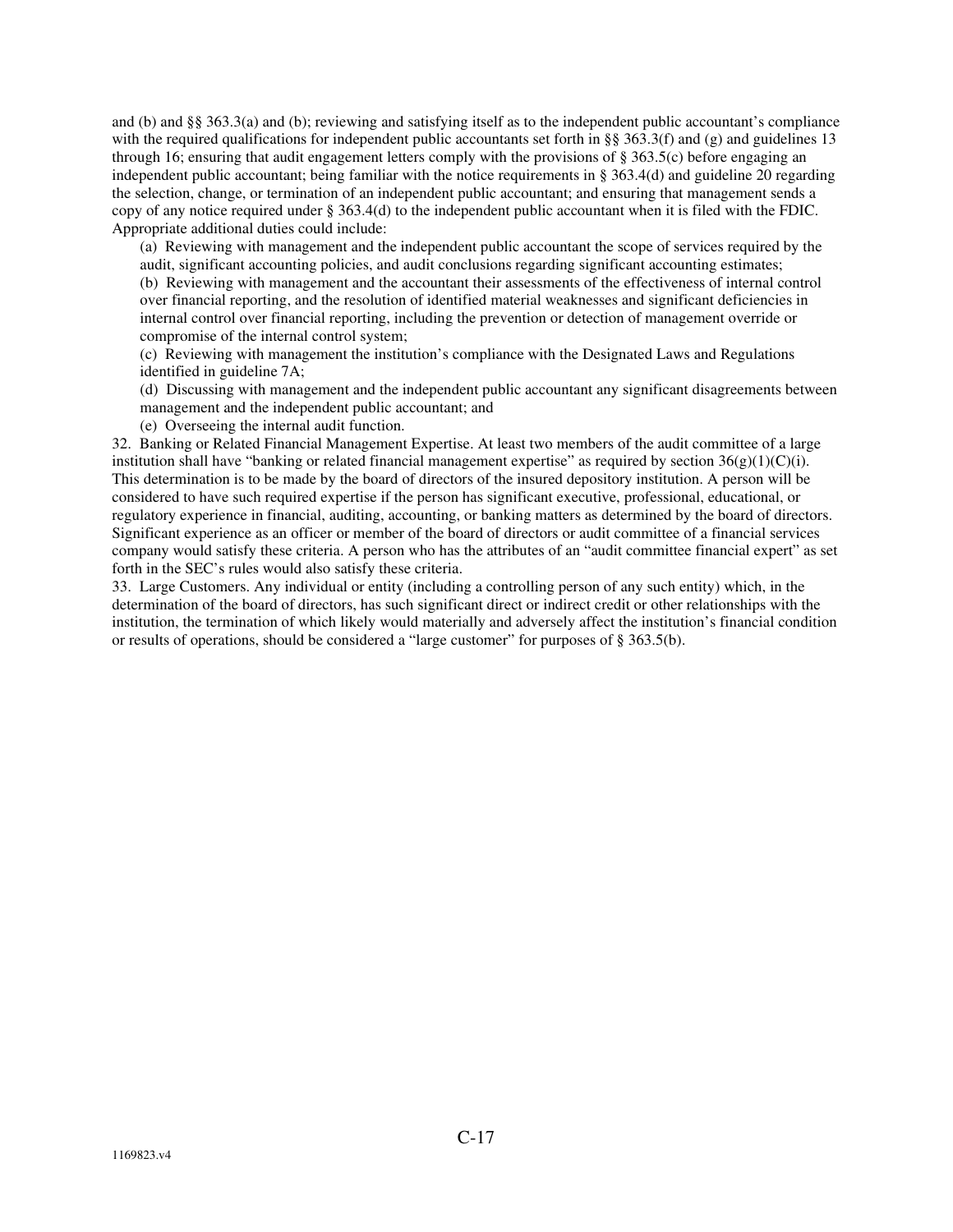#### **Appendix D**

#### **SEC Definition of Audit Committee Financial Expert**

The rules of the Securities and Exchange Commission (the "SEC") define the term "audit committee financial expert" as a person who has the following attributes:

- an understanding of generally accepted accounting principles and financial statements;
- the ability to assess the general application of such principles in connection with the accounting for estimates, accruals and reserves;
- experience preparing, auditing, analyzing or evaluating financial statements that present a breadth and level of complexity of accounting issues that are generally comparable to the breadth and complexity of issues that can reasonably be expected to be raised by the company's financial statements, or experience actively supervising one or more persons engaged in such activities;
- an understanding of internal control over financial reporting; and
- an understanding of audit committee functions.

An audit committee financial expert must have acquired such attributes through:

- education and experience as a principal financial officer, principal accounting officer, controller, public accountant or auditor or experience in one or more positions that involve the performance of similar functions;
- experience actively supervising a principal financial officer, principal accounting officer, controller, public accountant, auditor or person performing similar functions;
- experience overseeing or assessing the performance of companies or public accountants with respect to the preparation, auditing or evaluation of financial statements; or
- other relevant experience.

The SEC recommends that the board of directors evaluate the totality of an individual's education and experience and consider all available facts and circumstances, including, but not limited to, the following qualitative factors identified by the SEC:

- the level of the person's accounting or financial education, including whether the person has earned an advanced degree in finance or accounting;
- whether the person is a certified public accountant, or the equivalent, in good standing, and the length of time that the person actively has practiced as a certified public accountant, or the equivalent;
- whether the person is certified or otherwise identified as having accounting or financial experience by a recognized private body that establishes and administers standards in respect of such expertise, whether that person is in good standing with the recognized private body, and the length of time that the person has been actively certified or identified as having this expertise;
- whether the person has served as a principal financial officer, controller or principal accounting officer of a company that, at the time the person held such position, was required to file reports pursuant to Section 13(a) or 15(d) of the Securities Exchange Act of 1934, as amended ("SEC Reports"), and if so, for how long;
- the person's specific duties while serving as a public accountant, auditor, principal financial officer, controller, principal accounting officer or position involving the performance of similar functions;
- the person's level of familiarity and experience with all applicable laws and regulations regarding the preparation of financial statements that must be included in the SEC Reports;
- the level and amount of the person's direct experience reviewing, preparing, auditing or analyzing financial statements that must be included in the SEC Reports;
- the person's past or current membership on one or more audit committees of companies that, at the time the person held such membership, were required to file the SEC Reports;